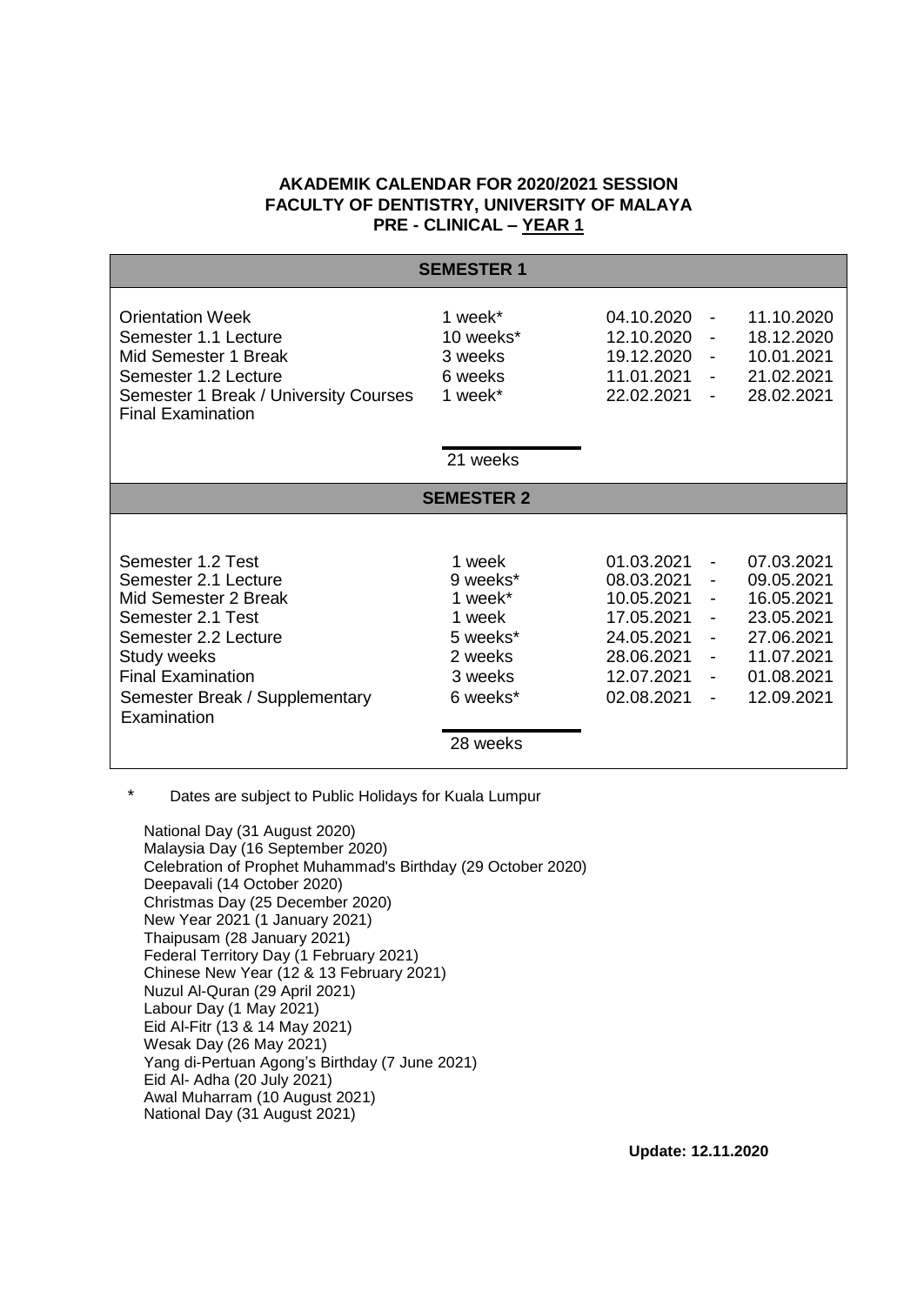## **AKADEMIK CALENDAR FOR 2020/2021 SESSION FACULTY OF DENTISTRY, UNIVERSITY OF MALAYA PRE - CLINICAL – YEAR 2 AMENDMENT**

| <b>SEMESTER 1</b>                                                                                                                                                                                          |                                                                                                  |                                                                                                              |                                                                                                                                                                            |                                                                                                              |  |  |
|------------------------------------------------------------------------------------------------------------------------------------------------------------------------------------------------------------|--------------------------------------------------------------------------------------------------|--------------------------------------------------------------------------------------------------------------|----------------------------------------------------------------------------------------------------------------------------------------------------------------------------|--------------------------------------------------------------------------------------------------------------|--|--|
| <b>Orientation Week</b><br>Semester 1.1 Lecture<br><b>Special Semester Lecture</b><br>Semester 1.2 Lecture<br>Semester 1 Break/ University Courses<br><b>Final Examination</b>                             | 1 week*<br>10 weeks*<br>3 weeks<br>6 weeks<br>1 weeks*                                           | 04.10.2020<br>12.10.2020<br>19.12.2020<br>11.01.2021<br>22.02.2021                                           | $\overline{\phantom{a}}$<br>$\overline{\phantom{a}}$<br>$\overline{\phantom{a}}$<br>$\overline{\phantom{a}}$                                                               | 11.10.2020<br>18.12.2020<br>10.01.2021<br>21.02.2021<br>28.02.2021                                           |  |  |
|                                                                                                                                                                                                            | 21 weeks                                                                                         |                                                                                                              |                                                                                                                                                                            |                                                                                                              |  |  |
| <b>SEMESTER 2</b>                                                                                                                                                                                          |                                                                                                  |                                                                                                              |                                                                                                                                                                            |                                                                                                              |  |  |
| Semester 1.2 Test<br>Semester 2.1 Lecture<br>Mid Semester 2 Break<br>Semester 2.1 Test<br>Semester 2.2 Lecture<br>Study weeks<br><b>Final Examination</b><br>Semester Break / Supplementary<br>Examination | 1 week<br>9 weeks*<br>1 week*<br>1 week<br>5 weeks*<br>2 weeks<br>3 weeks<br>6 weeks*<br>28 week | 01.03.2021<br>08.03.2021<br>10.05.2021<br>17.05.2021<br>24.05.2021<br>28.06.2021<br>12.07.2021<br>02.08.2021 | $\blacksquare$<br>$\overline{\phantom{a}}$<br>$\overline{\phantom{a}}$<br>$\blacksquare$<br>$\blacksquare$<br>$\blacksquare$<br>$\blacksquare$<br>$\overline{\phantom{a}}$ | 07.03.2021<br>09.05.2021<br>16.05.2021<br>23.05.2021<br>27.06.2021<br>11.07.2021<br>01.08.2021<br>12.09.2021 |  |  |

\* Dates are subject to Public Holidays for Kuala Lumpur

National Day (31 August 2020) Malaysia Day (16 September 2020) Celebration of Prophet Muhammad's Birthday (29 October 2020) Deepavali (14 October 2020) Christmas Day (25 December 2020) New Year 2021 (1 January 2021) Thaipusam (28 January 2021) Federal Territory Day (1 February 2021) Chinese New Year (12 & 13 February 2021) Nuzul Al-Quran (29 April 2021) Labour Day (1 May 2021) Eid Al-Fitr (13 & 14 May 2021) Wesak Day (26 May 2021) Yang di-Pertuan Agong's Birthday (7 June 2021) Eid Al- Adha (20 July 2021) Awal Muharram (10 August 2021) National Day (31 August 2021)